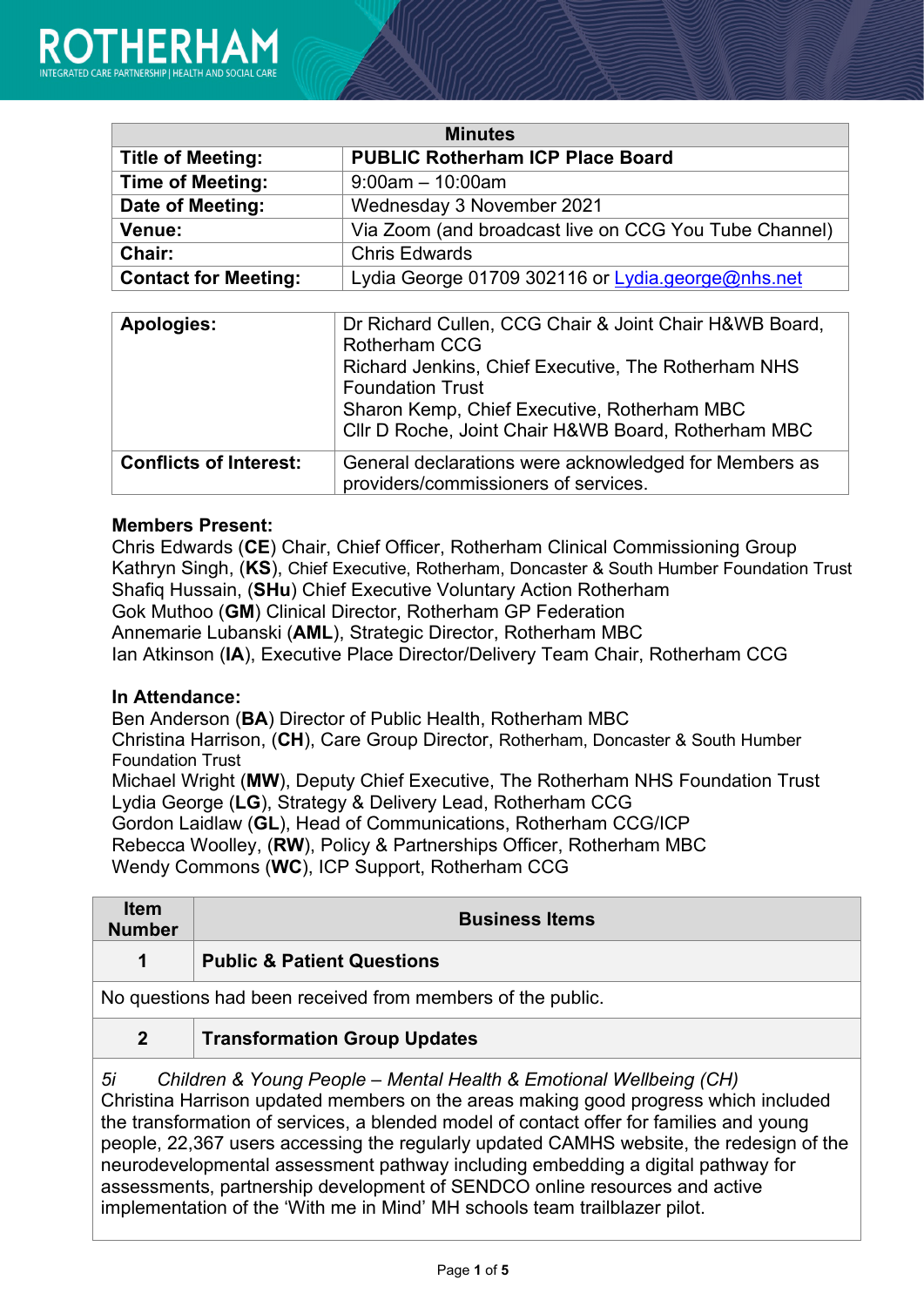Members were informed that waiting times for ASD and ADHD assessments are unacceptably high, however 3-year additional investment has been secured to assist with the increasing capacity and reduce the current backlog.

There was also concern around the long-term unknown impact of the pandemic on children and your people's mental health and wellbeing. There has been a large increase in referrals of children with eating disorders and those presenting have more acute symptoms than pre-covid.

Work is continuing to engage partners in the local graduated response to ensure you people and families can assess all support whilst waiting for neurodevelopmental assessment, whilst the Social, Emotional and Mental Health (SEMH) Strategy Group continues to ensure the needs of local young people are met.

Place Board thanked Christina and the Children & Young People's Transformation Group for the update and welcomed the progress being made.

*5ii Mental Health, Learning Disability & Neurodevelopmental – Suicide Prevention* Ian Atkinson advised that suicide prevention is one of the key priorities and there is a full partnership support across Rotherham with strong leadership and commitment to the suicide prevention programme area overseen by Health &Wellbeing Board and Place Plans. More recently work has been undertaken with Voluntary Action Rotherham to offer small grants to the local voluntary sector organisations to support and address risks associated with suicide, such as loneliness and to promote protective factors. The funding has been offered for the next 3 years and will also give sustainability to the voluntary sector. The Be the One Women's campaign has been launched and the successful Rotherhive website has been expanded to include a professional section for those who support staff in our community. Work continues on developing support for those bereaved by suicide. A new peer support group is to be launched in December and the listening ear service is being re-commissioned. A reduction has been recorded by the ONS in Rotherham all person and male suicides in 2018-2020.

Going forward the Group wishes to continue maintaining suicide as a key priority and IA thanked partners for continuing to prioritise this work. No increase had been shown in 2020, however, it is acknowledged that the pandemic will have impacted and it is important to be mindful and keep focus.

A constructive symposium had been held in October 2021 and the feedback from the discussions, along with evidence from the health inequalities audit and real time data will be used to draft a one-year suicide prevention action plan. A service to support those who have attempted suicide will be piloted and work is being undertaken on scoping for general bereavement support as well as looking to procure an alternative to crisis response using a voluntary sector approach rather than traditional services.

Members noted the positive action being taken in Rotherham's approach to suicide prevention.

## *5iii Urgent & Community Care – Sustainable Discharge*

Michael Wright announced that strong partnership working continues and the Integrated Discharge Team had been awarded 'Team of the Year' by the South Yorkshire Team Partnership and the integrated discharge model that has been implemented across the Trust with RMBC was highly commended in the recent CQC report. A command centre has been developed on the hospital site, which is a shared area with RMBC colleagues with a Place capacity dashboard. It is an asset which has seen Rotherham have the highest discharge weekend in the region. A preferred supplier has been approved for a 24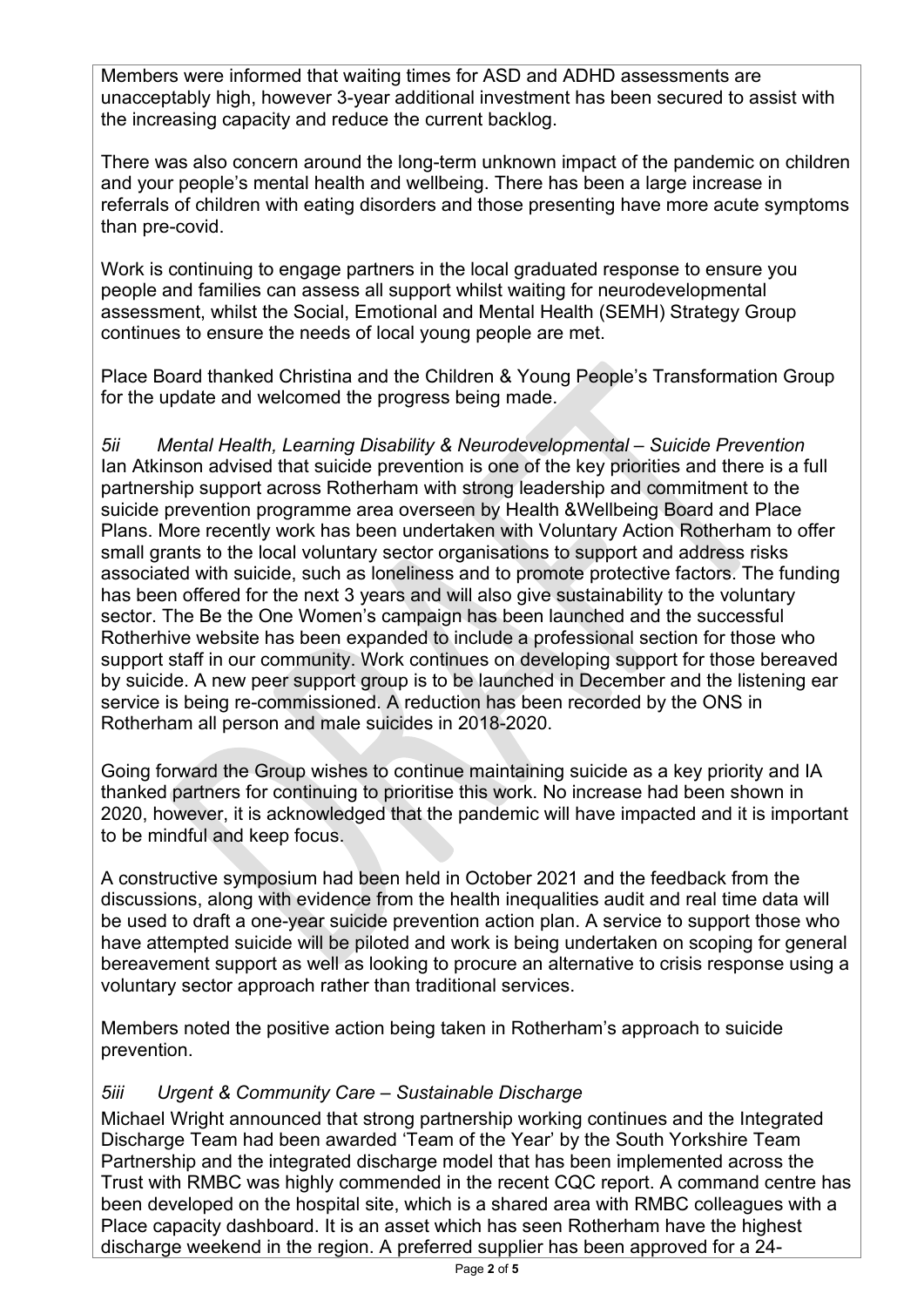community bed unit with nursing and arrangements are in place with Sheffield for covid positive beds.

Unprecedented system demand throughout the summer and increased complexity and the impact of the forthcoming winter is a concern and will be challenging, particularly with the current capacity and staffing recruitment issues.

Members noted the outcomes from the Age UK Safe and Well Pilot and the positive case studies and feedback. The CCG has since commissioned the service.

Looking forward, next steps include recruitment to vacancies, alternative ways of working, continuing improvement in discharge processes, the procurement of winter beds, developing a sustainable 7-day discharge process and implementing the medicines management policy and reducing errors in take home medications.

Members noted the work being undertaken on sustainable discharge.

Place Board thanked the Transition Groups and teams for the continued hard work.

# **3 Schedule of Future Updates from Transformation Groups**

A schedule showing the programme of spotlight updates for 2021-22 was noted for information.

## **4 Provider Alliance Update**

Deferred to the next meeting.

## **5 Draft Minutes from Public ICP Place Board – 6 October 2020**

The minutes from the Public Place Board held on 6 October were noted as a true and accurate record.

There were no outstanding issues on the action log.

# **6 Communication to Partners/Risks and Items for Escalation**

Given the recognition that the system is under extreme pressure in Rotherham, Chris Edwards asked partners to give a high-level verbal update of system pressures within their organisations. This would be followed by a discussion to identify any mitigations that can be offered or put in place across partners to assist.

### *Rotherham, Doncaster and South Humber NHS Foundation Trust (RDaSH)*

KS reported high levels of occupancy in inpatient adults and older people's facilities with high acuity levels which coupled with pressure in the community, staff sickness and vacancies is adding to pressure. Having been in the pandemic for many months there is also general fatigue amongst the workforce. As a result, the difficult decision was taken to purchase some out of area beds in order to ensure that a safe environment and the correct levels of care can continue to be provided. Generally, the system is very overwhelmed, particularly with high demand for CAMHS and the eating disorder service.

### *The Rotherham NHS Foundation Trust – Hospital & Community Services*

MW described pressure with an increase in Covid patients, 61 currently with 7 of these in critical care. Over 3300 Covid positive patients have been treated at the hospital since the start of the pandemic which has had a large impact on the health and wellbeing of staff. More recently there has been an increase in the number of patients through the Urgent & Emergency Care Centre which has resulted in long waits. This is proving very challenging as winter approaches.

### *Rotherham Council – Social Care*

AML informed Members that there are significant issues with workforce and retention, both within the Council and the wider sector which is impacting the ability to provide services at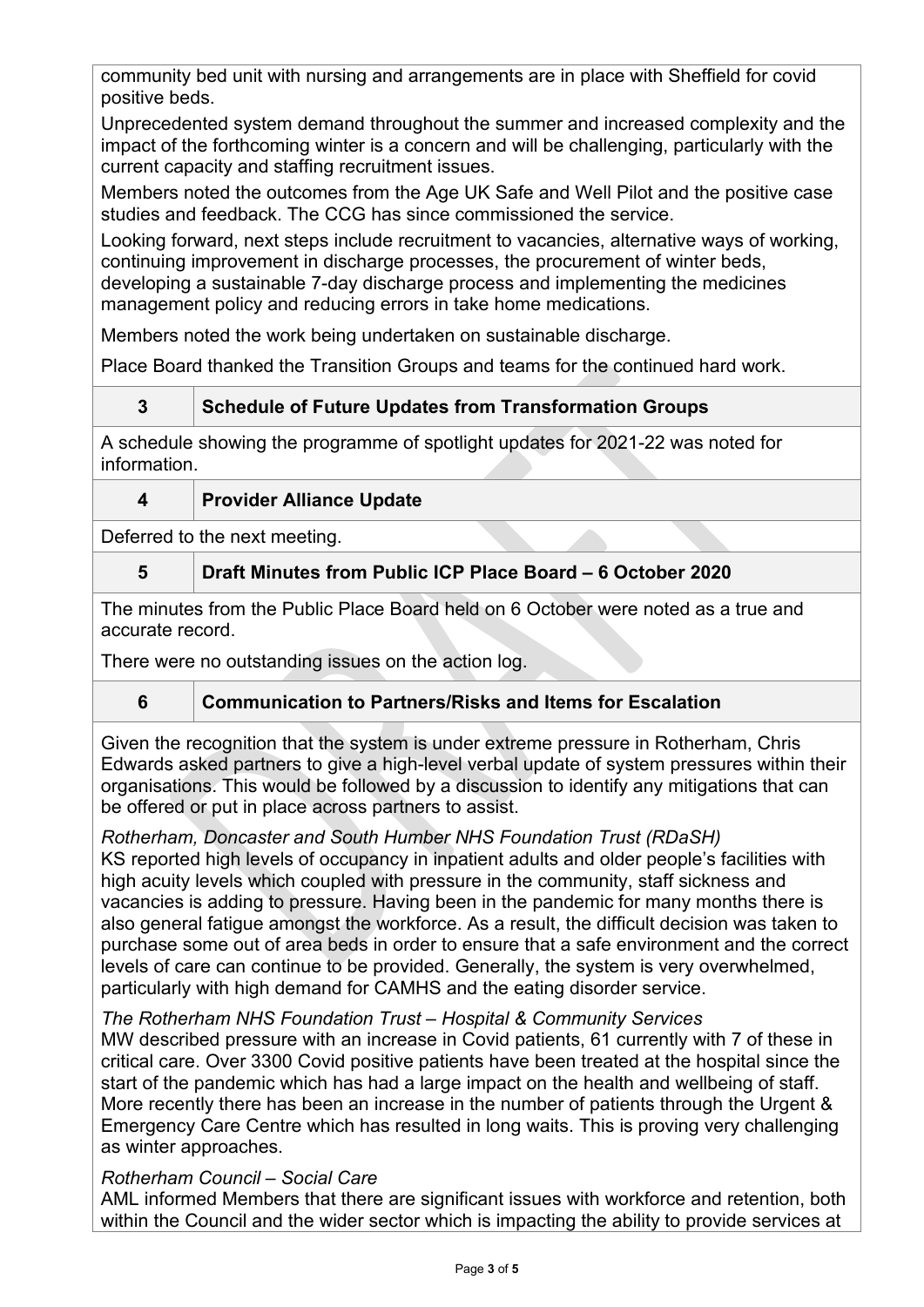the right level as well as affecting hospital discharge and staff morale. Focus is on prioritising discharges and palliative care referrals based on the resources available.

### *Voluntary & Community Services*

SHu explained that the online directory (GISMO) is showing that a continuous number of VCS organisations are 'standing up' services again, albeit differently because of the impact of Covid. The number of volunteers is not at pre-pandemic levels and work is being done within communities to recruit.

On a positive note, as we approach Christmas the campaign to support food in crisis organisations will be funded so that emergency food parcels can be supplied. The CCG has made available small grants for up to 3 years to organisations that are able to support positive mental wellbeing in adults and the local authority is offering small grants to assist organisation in setting up again, including premises issues, following Covid. The Smiles for Miles lottery funded project is now live and able to take referrals to deliver and support a range of services for children and young people.

#### *Primary Care*

From a primary care perspective, GM advised that general practices are under immense pressure with demand for appointments increasing. The hot site and extended access is running at full capacity, with practices worried about the convergence of flu and covid as we approach winter. Workforce is also problematic with recruiting practice staff at all levels, including locums, difficult.

#### *Public Health*

BA updated that, although a decline was being seen in the overall case rates, since half term there has been an increase in the case rate in the over 60s population. This upward trend in the most vulnerable part of our population is likely to impact on hospitalisation and exacerbate the system pressures being reported by partners.

Extreme pressures were noted across all partners with further sustained intense periods expected as we approach winter. As Chair, CE will convene a meeting with partners next Wednesday to look at the possibilities and options available to address the unprecedented situation. Members will also take the opportunity to stress test current Place governance for partnership working, to check its fitness for purpose and consider alternative and innovative solutions in the way we deliver services since the pandemic.

### *Action: CE*

From a communications perspective, GL will summarise the pressures being experienced by individual partners and share with all partner organisations to give a whole system overview of the current situation. A similar version will also be shared with the wider public via partner communication channels to link in with the winter communications messages and highlight pressures, whilst also giving advice about what the public can do and how best to access services.

*Action: GL*

### **8 Future Agenda Items**

*Forward Items for Place Board*

- Rotherham Place Future Working with SYB ICS (Jan)
- Rotherham IC Development Plan Updates Quarterly
- Review of Place Wide IT Services Report (Jan)
- Provider Collaborative Update (Jan)
- Transformation Group Updates (monthly)

## **11 Date of Next Meeting**

The next meeting is scheduled for *Wednesday 1 December 2021 at 9-10am.*